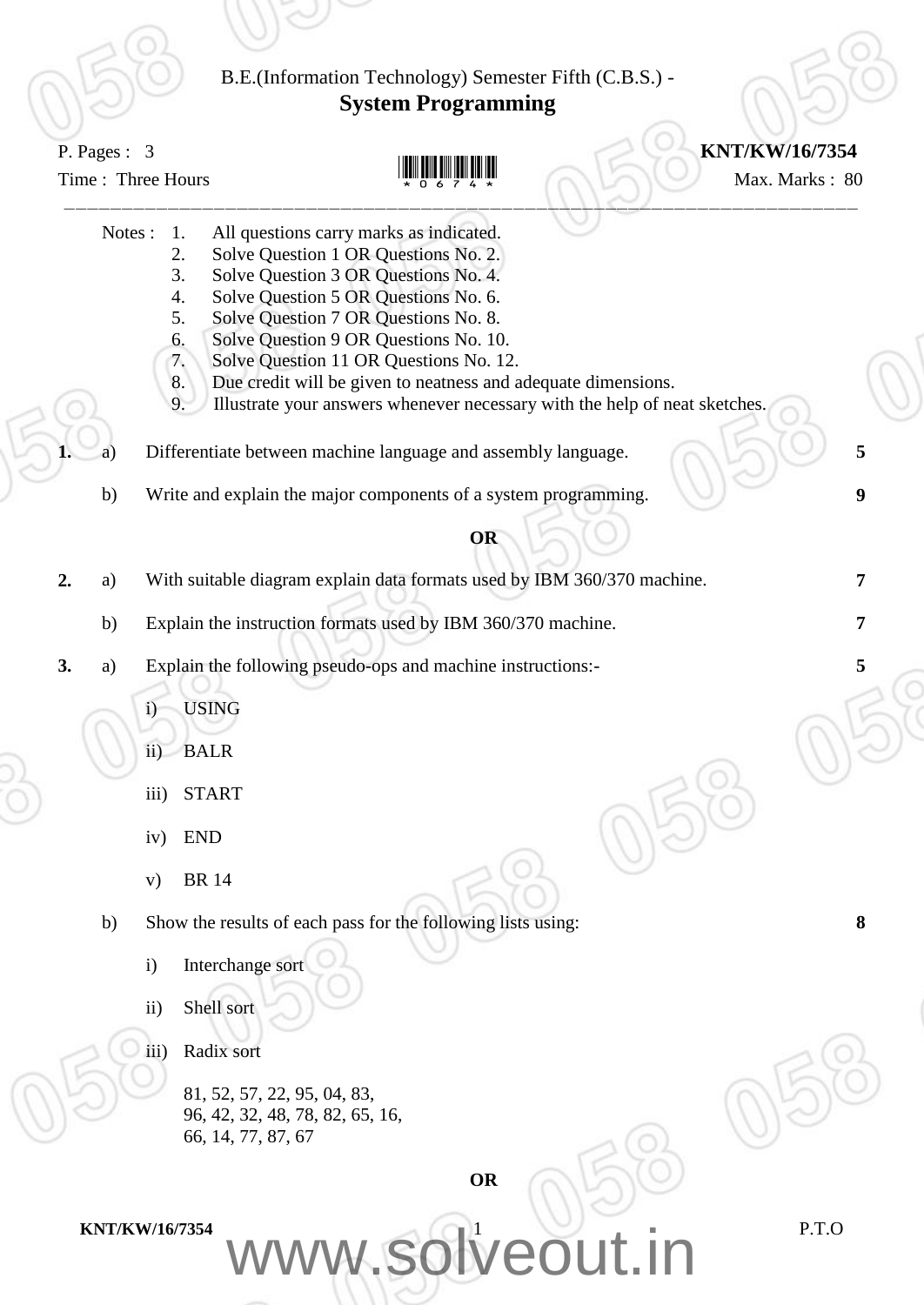**KNT/KW/16/7354** WWW.Solveout.in **4.** For the given source deck construct the symbol table, literal table, base table and generated machine code. TEST START BEGIN BALR 15, 0 USING BEGIN  $+ 2$ , 15  $SR$  4, 4  $L \tbinom{3}{2}$  3, = F'10' Loop  $L = \begin{bmatrix} 2, \text{DATA}(4) \end{bmatrix}$  $A = 2, = F'49'$  $ST$  2, DATA (4) A  $4, = F'4'$ BCT  $3, * -16$ BR 14 DATA LTORG DC F '1, 3, 3, 3, 3, 4, 5, 9, 0' END **13 5.** a) What are four basic tasks that performed by the macro processor? **4** b) Explain MDT and MNT with format. **5** c) Explain macro call within macro with suitable example. **5 OR 6.** For the following program show: i) The expanded assembly language program. ii) The MDT table after macro processing. iii) The MNT table after processing. MACRO XYZ & A  $ST$  1, & A MEND MACRO MIT & Z MACRO & Z & W AR 4, & W XYZ ALL MEND  $ST \& Z, ALL$ MEND PROG START USING \*, 15 MIT HELLO  $ST$  2, 3 HELLO YALE YALE EQU<sup>5</sup> ALL DC F '3' END **14**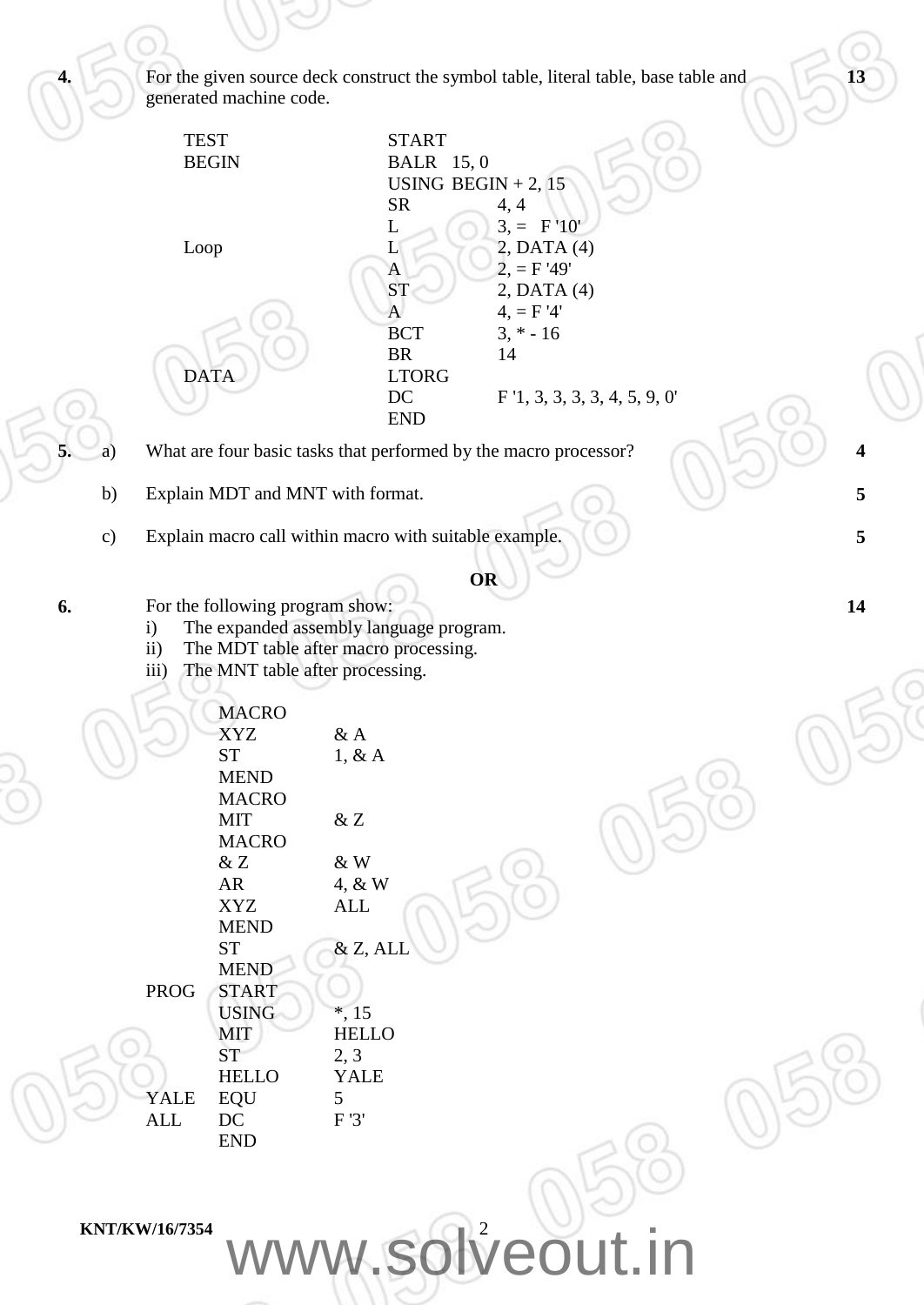**7.** a) Describe the function of each of the following cards. RLD, ESD, TXT and END cards. **5** b) Enlist different types of loader schemes and explain any two with suitable diagram. **8 OR 8.** a) What is the purpose of the ID number on the ESD cards? Why it is not needed for locally defined symbols? **4** b) Write the concept of Binder, Dynamic loading and Dynamic linking. **9 9.** a) What do you mean by cross compiler and boot strapping? **4** b) Explain different Phases of compiler with suitable diagram and example. **9 OR 10.** Write short note on: i) LEX ii) YAAC iii) Databases used in compilation process. **13 11.** What are the steps involved in installing a device driver in UNIX system? Explain each step in detail. **13 OR 12.** a) What are the major design issues in the study of device driver? **4** b) Differentiate between block device driver and character device driver with diagram. **4** c) What is the role of terminal & stream driver explain with example? **5 \*\*\*\*\*\*\*\***

KNT/KW/16/7354 WWW.Solveout.in